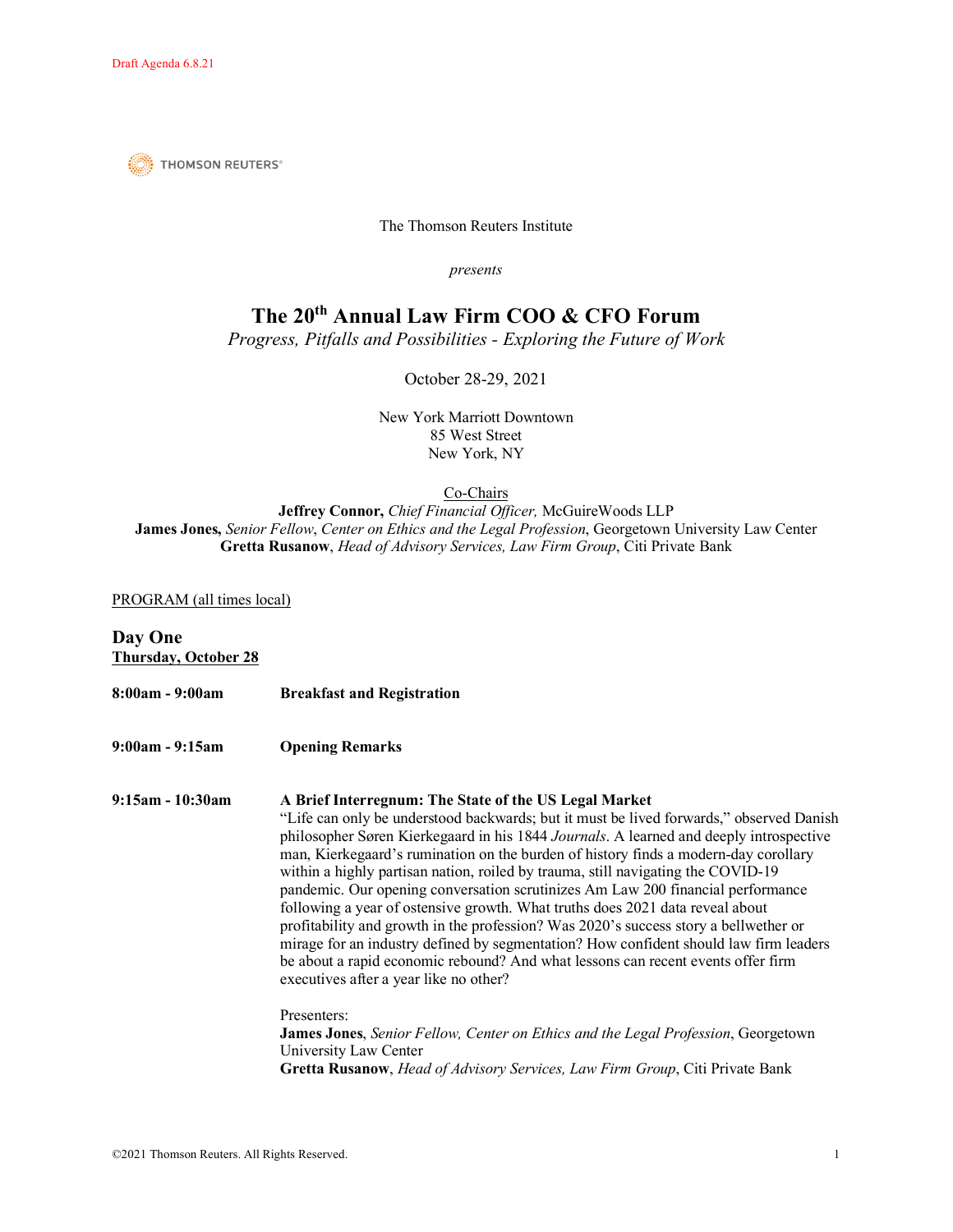### **10:30am – 10:45am Morning Break 10:45am - 12:00pm Into the Roil: New Directions in Client Service for the COVID-19 Era** The coronavirus pandemic's impact on corporate clients has been diffuse and profound. From business continuity concerns to (global) supply chain disruption, employee wellbeing, data security and privacy compliance, or even "return to office" vaccination protocols, corporate counsel are more reliant than ever upon trusted legal guidance and business resources. Anchored by insights from an esteemed panel of chief legal officers, this session offers an important opportunity for law firm executives to understand key client pressure points and the new rules of engagement in the current landscape. Over one year into the pandemic, are law firms doing enough to support their customers? Is the legal industry's shift toward virtual client experiences a hindrance or asset to the overall client-law firm relationship? And what more can outside counsel do to help corporate counsel support *their* clients during a moment of unprecedented sociopolitical and economic unrest? Moderator: Panelists: **12:00pm - 1:00pm Networking Luncheon 1:00pm - 2:15pm Breakout Sessions** *In these facilitated breakouts, Forum participants will have the opportunity to share practical ideas with leading firms and industry peers.*  Breakout #1: **Equipoise: Fiscal Discipline and Business Investment in the Current Climate** Law firm leaders face a crucial challenge: how to balance the fiscal prudence of 2020 with immediate (or long-term) business growth. On the one hand, realized cost savings offer a clear (if unexpected) path forward for firms in the months to come. On the other hand, with industry competition and evolving client needs abound, proactive providers recognize the imperative for people, process, and technological investment as the shape of modern commerce takes form. This discussion ponders the inherent tension between enterprise-wide cost-savings and essential business transformation in a tenuous economy. How can firms maintain fiscal discipline without cutting to the proverbial bone? What opportunities exist for lean evolution across the organization? Moderator: Panelists: Breakout #2: **Green Land: Strategy and Opportunity in the Lateral Market** For all the *Sturm und Drang* of the pandemic's early days, the US lateral market has aggressively rebounded in 2021. Industry observers point to the flurry of opportunistic hires in Q4 2020 as a de facto launch point wherein many of the profession's wealthiest firms snatched up talent and reeled in key customers to further cement their market presence. Not unexpectedly, lateral partners fared well in terms of total compensation. And in 2021, the associate ranks, replete with impressive signing bonuses and tantalizing flexible work arrangements, have also followed suit. What is one to make of this high-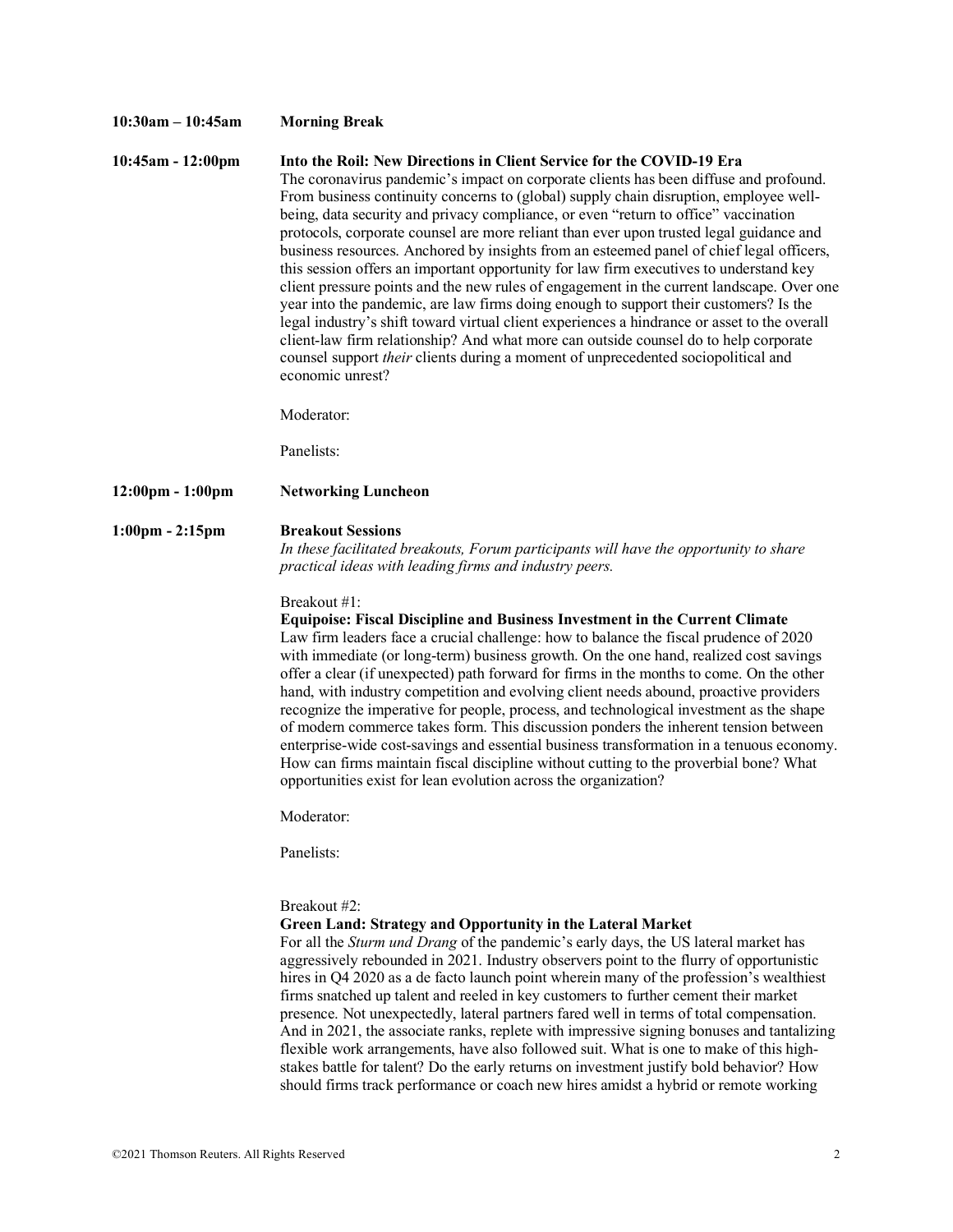|                                   | model? And will the recent surge in lucrative bonuses pose (unwelcome) financial<br>challenges down the road?                                                                                                                                                                                                                                                                                                                                                                                                                                                                                                                                                                                                                                                                                                                                                                                                                       |
|-----------------------------------|-------------------------------------------------------------------------------------------------------------------------------------------------------------------------------------------------------------------------------------------------------------------------------------------------------------------------------------------------------------------------------------------------------------------------------------------------------------------------------------------------------------------------------------------------------------------------------------------------------------------------------------------------------------------------------------------------------------------------------------------------------------------------------------------------------------------------------------------------------------------------------------------------------------------------------------|
|                                   | Moderator:                                                                                                                                                                                                                                                                                                                                                                                                                                                                                                                                                                                                                                                                                                                                                                                                                                                                                                                          |
|                                   | Panelists:                                                                                                                                                                                                                                                                                                                                                                                                                                                                                                                                                                                                                                                                                                                                                                                                                                                                                                                          |
|                                   | Breakout #3:<br><b>True North: Business Continuity Planning Across the Profession</b><br>Recent events tested the strength and versatility of business continuity planning in law<br>firms worldwide. Whether at solo, small, or large organizations, business executives<br>made pivotal—and presumably difficult—decisions across four key pillars of leadership,<br>talent, facilities, and communications. Ever mindful of the next great threat, this<br>discussion builds upon after action reports and lessons learned from seasoned industry<br>leaders and crisis management professionals. What approaches worked well-or left<br>more to be desired—in the eyes of our panel? Are firms sufficiently prepared for things<br>to come?                                                                                                                                                                                     |
|                                   | Moderator:                                                                                                                                                                                                                                                                                                                                                                                                                                                                                                                                                                                                                                                                                                                                                                                                                                                                                                                          |
|                                   | Panelists:                                                                                                                                                                                                                                                                                                                                                                                                                                                                                                                                                                                                                                                                                                                                                                                                                                                                                                                          |
| $2:30 \text{pm} - 2:45 \text{pm}$ | <b>Break</b>                                                                                                                                                                                                                                                                                                                                                                                                                                                                                                                                                                                                                                                                                                                                                                                                                                                                                                                        |
| 2:45pm - 3:45pm                   | <b>Thursday Keynote:</b><br><b>Event Horizon: Examining the Evolution of Remote Work</b><br>2020 necessitated a paradigm shift for nearly every industry imaginable. From agriculture<br>to entertainment, financial services to technology, once-abstract ideas over digital lives<br>and the future of work came to pass out of urgent necessity. Now, as global business and<br>consumer spending continue to rebound, will the nature of modern work revert to old,<br>familiar routines, or might recent transformational experiences augur a new frontier of<br>possibility? Please join us as the Thomson Reuters Institute proudly hosts a keynote<br>address exploring the systemic shifts in the ways we work. Attendees will discover how<br>leading companies are recalibrating operations and embracing a more versatile corporate<br>culture representative of both the organization's and employees' best interests. |
|                                   | Presenter:                                                                                                                                                                                                                                                                                                                                                                                                                                                                                                                                                                                                                                                                                                                                                                                                                                                                                                                          |
| $3:45$ pm - $4:00$ pm             | <b>Break</b>                                                                                                                                                                                                                                                                                                                                                                                                                                                                                                                                                                                                                                                                                                                                                                                                                                                                                                                        |
| $4:00 \text{pm} - 5:00 \text{pm}$ | <b>Breakout Sessions</b><br>Please join us for three simultaneous roundtables intended to foster robust conversation<br>amongst attendees.                                                                                                                                                                                                                                                                                                                                                                                                                                                                                                                                                                                                                                                                                                                                                                                          |
|                                   | Breakout #1:<br><b>Stir of Echoes: Law Firm Lessons from the SolarWinds Hack</b><br>Widely perceived as one of the worst cyberattacks on American soil, the December 2020<br>Russian hack of Texas-based SolarWinds Orion platform impacted approximately 18,000<br>public and private sector clients, including the Pentagon, the State Department, the<br>Department of Homeland Security, the National Nuclear Security Administration, the                                                                                                                                                                                                                                                                                                                                                                                                                                                                                      |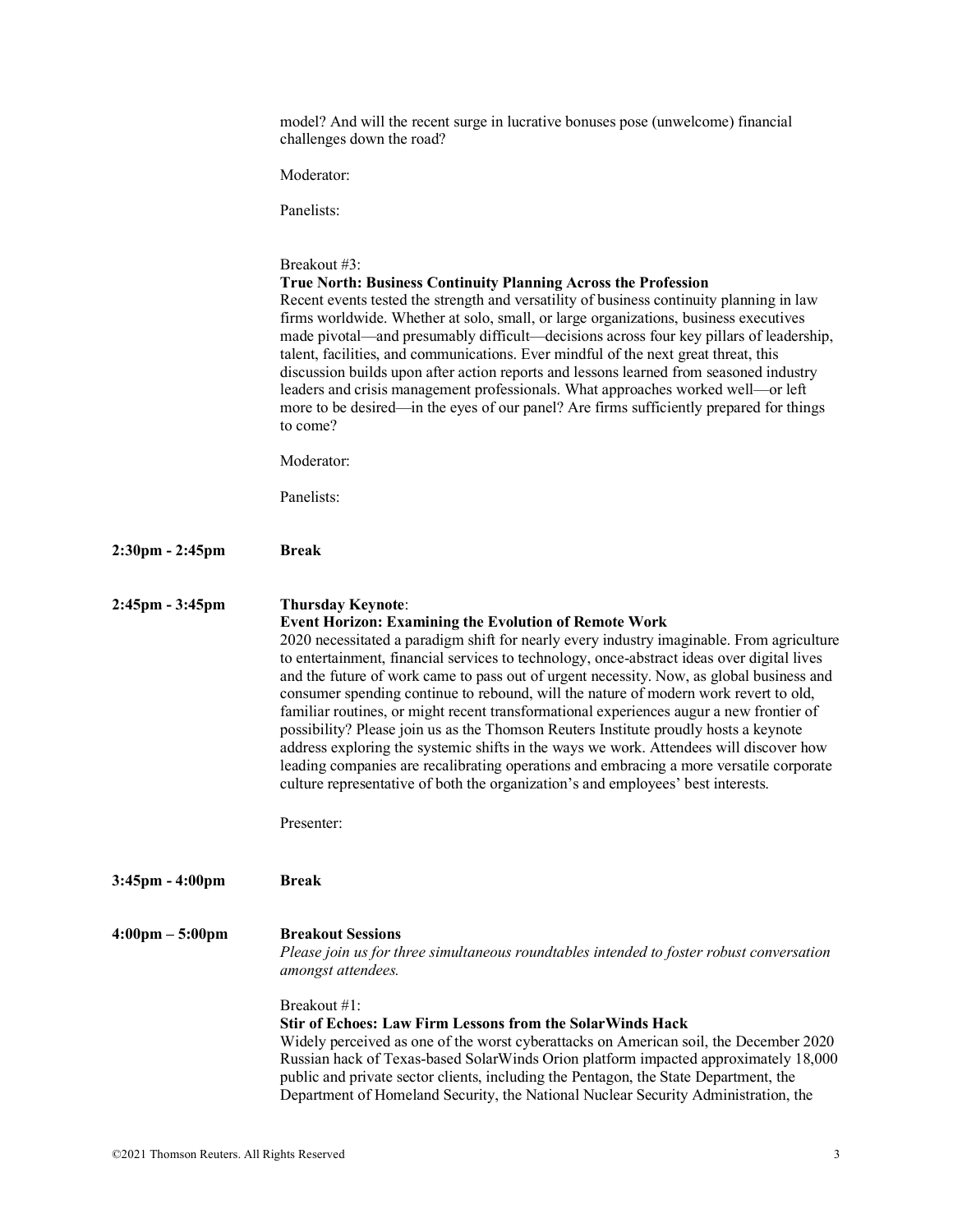Treasury, Microsoft, Cisco, Intel, and Deloitte. The months-long infiltration of Orion users' data and IT systems poses serious ramifications for law firms who counsel the aforementioned organizations, their subsidiaries, or suppliers. Indeed, as numerous cybersecurity analysts attest, the greatest lesson law firms can glean from the SolarWinds hack is the growing preponderance of third-party threats to enterprise security and privacy. This timely discussion offers a rigorous update on best practices and potential vulnerabilities for legal service providers today. Are firms prepared for the new wave of incursions?

Moderator:

Panelists:

Breakout #2:

### **A Season of Storms: Assessing and Preparing for the Next Pandemic**

Among the many sobering realities of the past 21 months is the growing chorus of medical personnel warning of the next pandemic. For many, it is less a question of *if* but *when* a novel zoonotic virus will make its presence known across the globe. Indeed, with SARS-CoV-2 just one of an estimated 500,000+ pathogens capable of spilling over from animal to human, the onus is on public health and government officials to proactively identify and curtail nascent threats—all while weathering the existing storm. This discussion features expert commentary from a panel of preeminent public health leaders on areas of interest and concern for the scientific community. Is the nation (and world) prepared?

Moderator:

Panelists:

### Breakout #3:

### **Agents of Change: Alternative Career Pathways for the C-Suite**

Much has been said about alternative careers for corporate lawyers and their law firm counterparts. Less, however, is known about career opportunities for members of the law firm C-suite. Given the unique challenges of managing a firm, what industries or sectors translate well for seasoned industry leaders? What are best practices for leveraging professional networks and/or client contacts when searching for the right opportunity? This session offers a rare opportunity for panelists and attendees to exchange candid thoughts on traversing the road less traveled.

Moderator:

Panelists:

**5:00pm – 6:00pm Thursday Night Reception**

**Day Two Friday, October 29**

**8:30am - 9:30am Partner Talks & Breakfast**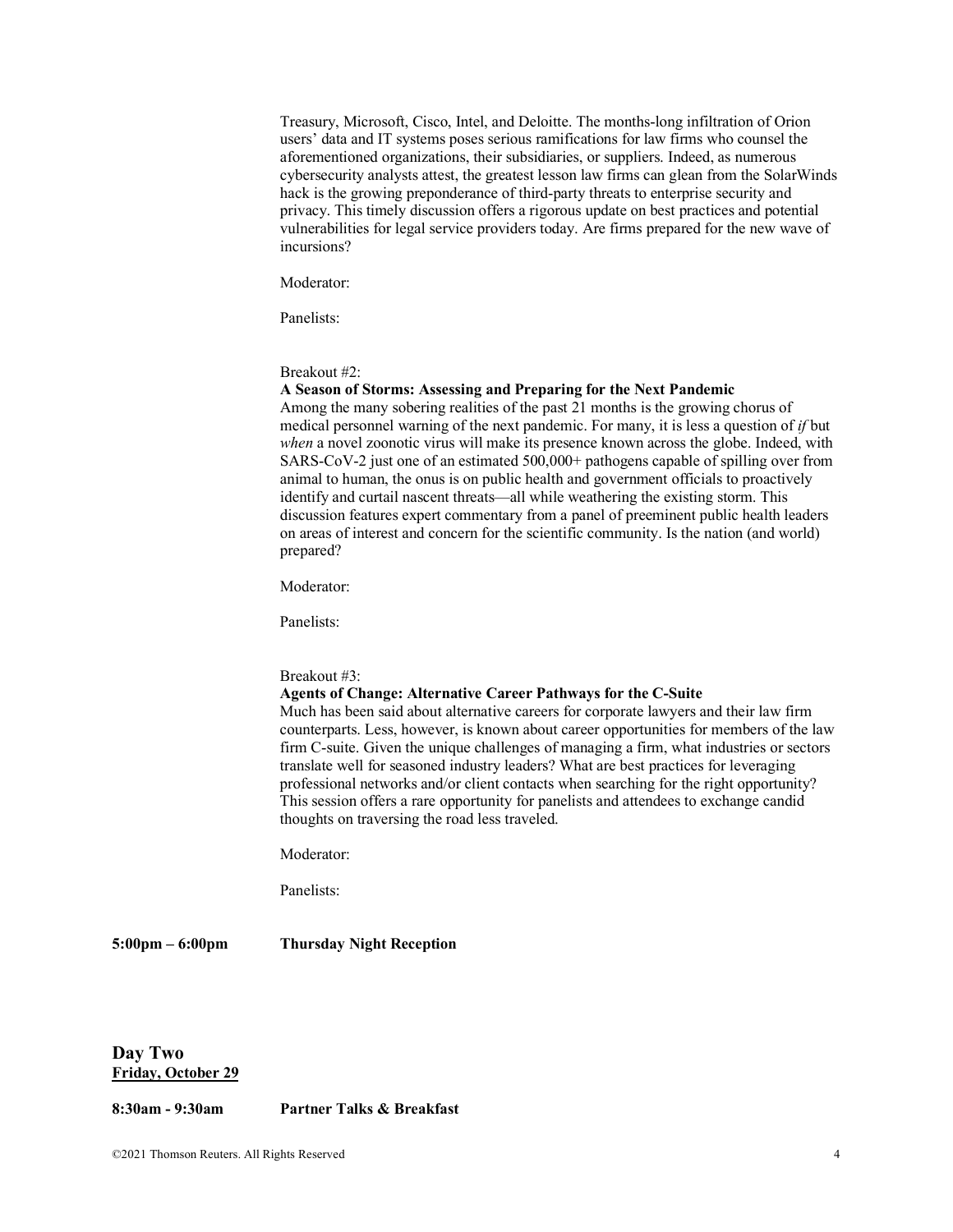|                     | Please join us for three consecutive 15-minute presentations designed for law firm<br><i>executives.</i>                                                                                                                                                                                                                                                                                                                                                                                                                                                                                                                                                                                                                                                                                                                                                                                                                             |
|---------------------|--------------------------------------------------------------------------------------------------------------------------------------------------------------------------------------------------------------------------------------------------------------------------------------------------------------------------------------------------------------------------------------------------------------------------------------------------------------------------------------------------------------------------------------------------------------------------------------------------------------------------------------------------------------------------------------------------------------------------------------------------------------------------------------------------------------------------------------------------------------------------------------------------------------------------------------|
|                     | Partner Talk #1:<br><b>Title</b>                                                                                                                                                                                                                                                                                                                                                                                                                                                                                                                                                                                                                                                                                                                                                                                                                                                                                                     |
|                     | Description                                                                                                                                                                                                                                                                                                                                                                                                                                                                                                                                                                                                                                                                                                                                                                                                                                                                                                                          |
|                     | Presenter:                                                                                                                                                                                                                                                                                                                                                                                                                                                                                                                                                                                                                                                                                                                                                                                                                                                                                                                           |
|                     | Partner Talk #2:<br><b>Title</b>                                                                                                                                                                                                                                                                                                                                                                                                                                                                                                                                                                                                                                                                                                                                                                                                                                                                                                     |
|                     | Description                                                                                                                                                                                                                                                                                                                                                                                                                                                                                                                                                                                                                                                                                                                                                                                                                                                                                                                          |
|                     | Presenter:                                                                                                                                                                                                                                                                                                                                                                                                                                                                                                                                                                                                                                                                                                                                                                                                                                                                                                                           |
|                     | Partner Talk #3:                                                                                                                                                                                                                                                                                                                                                                                                                                                                                                                                                                                                                                                                                                                                                                                                                                                                                                                     |
|                     | <b>Title</b><br>Description                                                                                                                                                                                                                                                                                                                                                                                                                                                                                                                                                                                                                                                                                                                                                                                                                                                                                                          |
|                     | Presenter:                                                                                                                                                                                                                                                                                                                                                                                                                                                                                                                                                                                                                                                                                                                                                                                                                                                                                                                           |
|                     |                                                                                                                                                                                                                                                                                                                                                                                                                                                                                                                                                                                                                                                                                                                                                                                                                                                                                                                                      |
| $9:30$ am - 10:45am | <b>Quantum Leap: Advancing Firmwide Competitive Intelligence</b><br>Although many firms recognize the value of competitive intelligence ("CI") from a<br>business development and marketing standpoint, few succeed in fully realizing its<br>intrinsic value to the enterprise. When properly leveraged, competitive intelligence can<br>fundamentally transform law firm operations, practice group performance and strategic<br>growth, and help close the gap between industry peers and Big 4 competitors. This<br>session offers a rigorous examination of "next-level" CI frameworks for maximum<br>impact across the business. Participants will discover how to sell competitive intelligence<br>2.0 to the partnership and firm; how to foster a culture of commitment amongst business<br>teams; and, perhaps most importantly, how to establish attainable benchmarks when<br>assessing ROI.                             |
|                     | Moderator:<br><b>Marcie Borgal Shunk, President &amp; Founder, The Tilt Institute</b>                                                                                                                                                                                                                                                                                                                                                                                                                                                                                                                                                                                                                                                                                                                                                                                                                                                |
|                     | Panelists:                                                                                                                                                                                                                                                                                                                                                                                                                                                                                                                                                                                                                                                                                                                                                                                                                                                                                                                           |
| $10:45am - 11:00am$ | <b>Break</b>                                                                                                                                                                                                                                                                                                                                                                                                                                                                                                                                                                                                                                                                                                                                                                                                                                                                                                                         |
| $11:00am - 12:00pm$ | Aftershocks: Leading Firmwide Initiatives Around Corporate Social Responsibility<br>This past year saw many firms publicly denounce racial inequality and "demand<br>accountability," in the words of Paul Weiss Chairman Brad Karp, across every corridor<br>of society. In addition to market-facing messaging, many firms embraced the broader<br>mantle of corporate social responsibility (CSR) by looking inward at their own<br>organizational progress around inclusive cultures, ethical suppliers, eclectic client teams,<br>or diverse partner classes. This conversation solicits frank perspectives from strategic<br>leaders at their respective firms. How crucial a priority is CSR heading into 2022? Are<br>firms facing greater pressure from their employees or customers when it comes to action<br>and equality? As key decision-makers, how are executives defining policy and measuring<br>overall progress? |